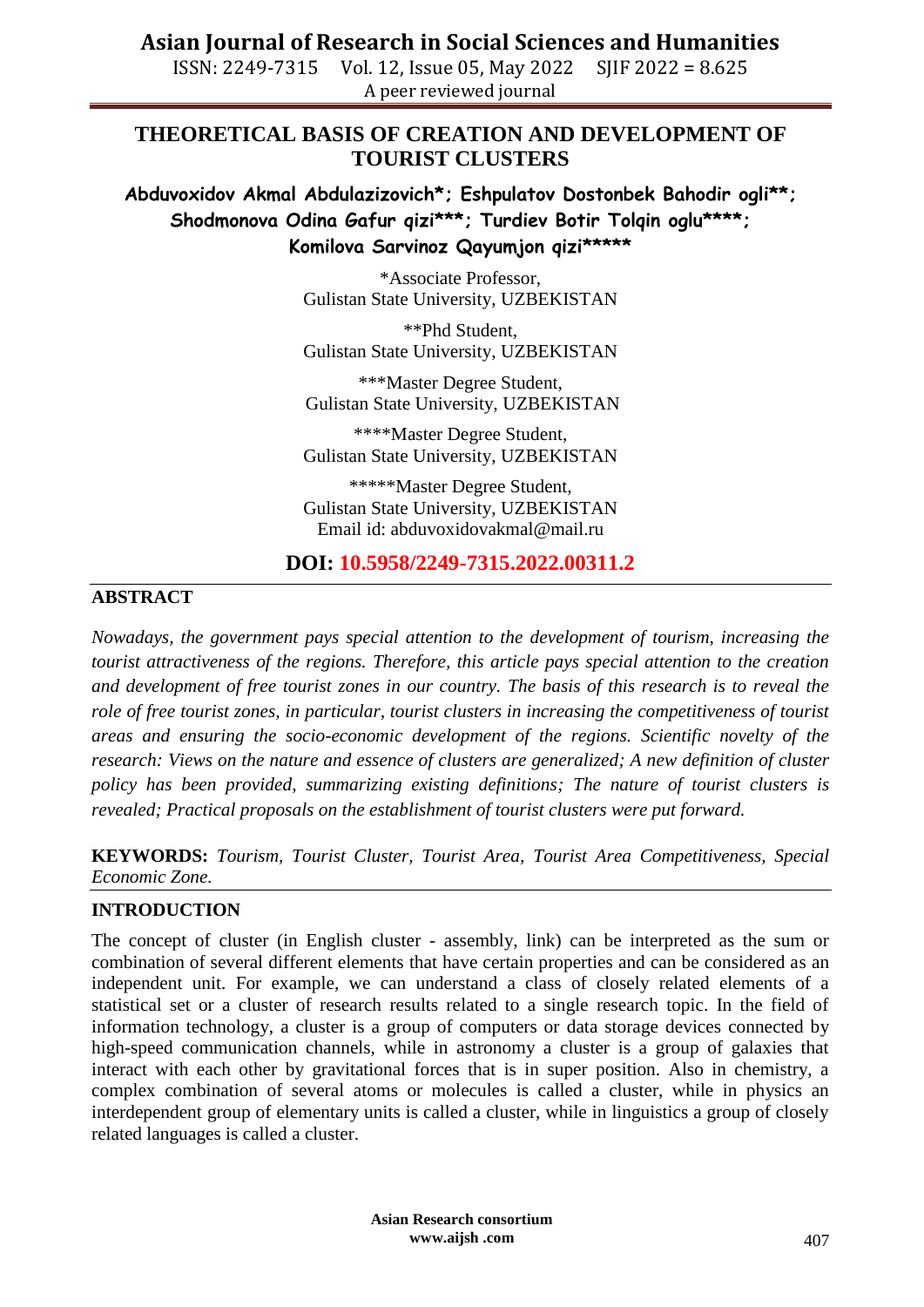ISSN: 2249-7315 Vol. 12, Issue 05, May 2022 SJIF 2022 = 8.625 A peer reviewed journal

#### **METHODS AND MATERIALS**

Scientific abstraction, analysis and synthesis methods were used effectively during the research. In particular, in the study of the institutional activity of clusters, the research of scientists working in this area was studied and analyzed using the method of scientific abstraction.

In analyzing the conceptual approaches to defining the nature and essence of clusters, we have tried to reflect the views and conceptual approaches in this regard in the table below.

#### **TABLE 1 VIEWS ON THE NATURE AND ESSENCE OF CLUSTERS**

| Conceptual approaches to defining the nature and essence of                 | Authors              |
|-----------------------------------------------------------------------------|----------------------|
| clusters                                                                    |                      |
| "Suppliers of complementary, individual companies and P.S.Rudneva [1]       |                      |
| geographically interconnected higher education institutions, research       |                      |
| institutes, infrastructure, specialized service providers, components       |                      |
| and equipment that enhance the competitive advantages of the cluster        |                      |
| as a whole group of companies"                                              |                      |
| "Territorially limited form of economic activity within industries that     | T.V.Tsixan [2]       |
| are usually associated with specific scientific institutions (research      |                      |
| institutes, universities, etc.); vertical production chains of mixed stages |                      |
| of the production process of narrow specialization networks that form       |                      |
| the core of the cluster; a set of industries or sectors with a high degree  |                      |
| of aggregation"                                                             |                      |
| "Commonality of economic entities of different industries that work         | N.A. Larionova [3]   |
| together for a specific purpose, whose founders are interconnected and      |                      |
| integrated into a single organizational structure"                          |                      |
| "A set of companies and organizations that interact and are                 | E.G. Karpova [4]     |
| interconnected within the value-added system, united on the basis of        |                      |
| cooperation and competition in order to maximize profits based on the       |                      |
| local advantages of the region"                                             |                      |
| "A set of companies that provide geographically close educational           | I.S.Miloslavskiy [5] |
| centers, infrastructure and other specialized services aimed at meeting     |                      |
| social needs"                                                               |                      |

#### **Source:** created by authors

The concept of cluster was first introduced to scientific and economic circulation by Michael Porter, a professor at Harvard Business School, and later explained the concept in more depth in several of his works. Classically, clusters are defined as groups of companies that are geographically and geographically close to each other, as well as specialized companies, service organizations, firms in related industries, and competing and collaborating organizations.

In terms of a systemic approach, a cluster is a set of business entities in different sectors in a single interconnected organizational structure that operate together for a specific purpose. M. Porter defines the competitiveness of a company mainly by the competitiveness of the economic environment, which in turn shows that the effective operation of the cluster depends on a healthy competitive struggle between the cluster participants [6].

M.Porter suggests looking at the competitiveness of a country or region not from the point of view of the competitiveness of individual organizations, but from the point of view of clusters of enterprises of different industries that allow efficient use of available internal resources. M. Porter has developed a "competition rectangle (rhombus)" consisting of four groups of advantages, which include: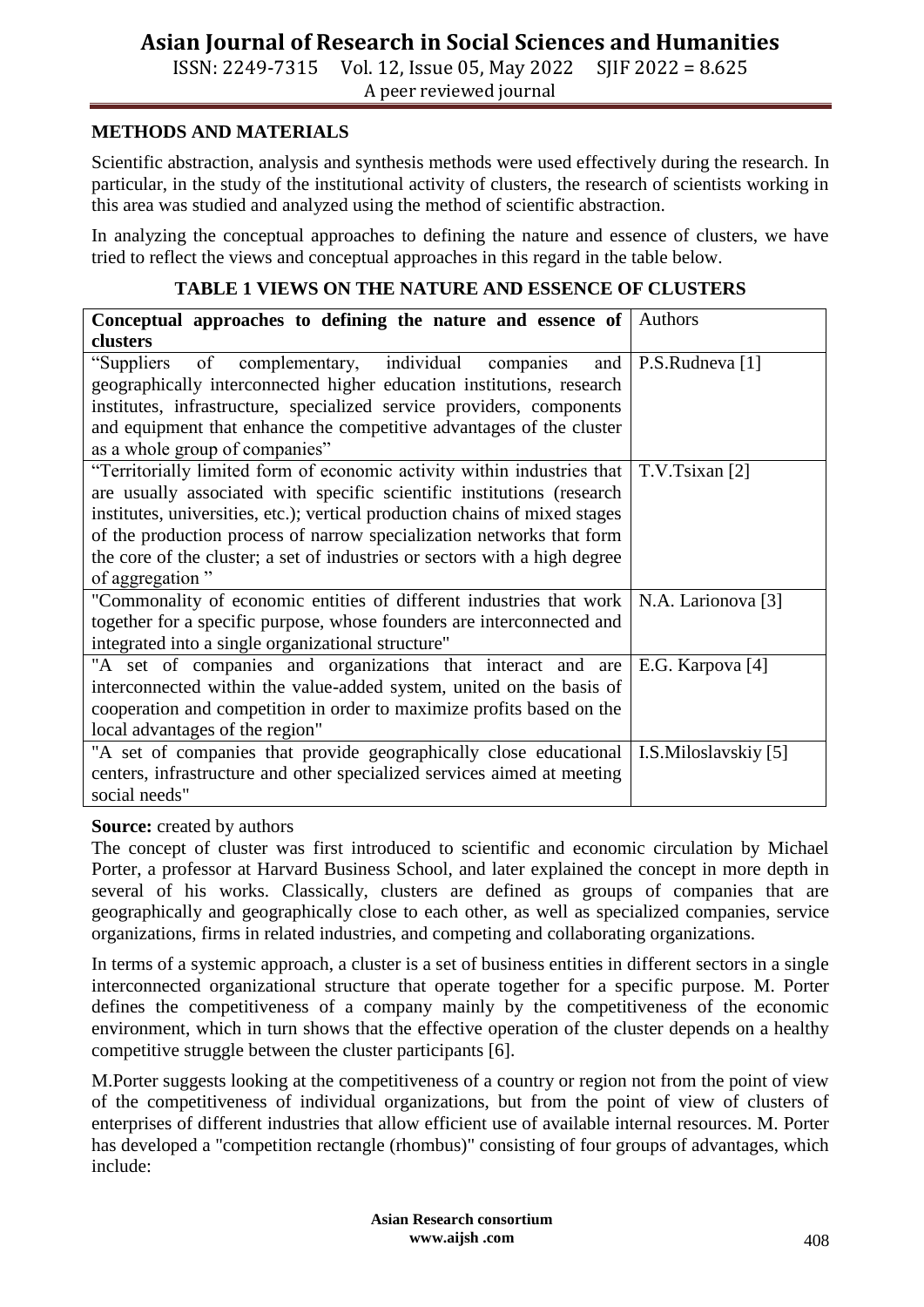ISSN: 2249-7315 Vol. 12, Issue 05, May 2022 SJIF 2022 = 8.625 A peer reviewed journal

 Factors - natural and human resources, scientific and information potential, capital, infrastructure, including welfare;

 Factors and conditions of domestic demand - quality of demand, compliance with changes in world market demand, growth in demand;

 Mixed and service industries (network clusters) - the field of origin of raw materials and semifinished products, the field of origin of equipment, the field of use of raw materials, equipment and technology;

• Structure and strategy of firms, the existence of competition - methods of organizing the management of firms, goals and strategies, competition within the network.

In addition, there are two additional factors that significantly affect the efficiency of clusters, which should not be overlooked. The first of these factors is the state's supportive policy, and the second is random processes and events. The management of enterprises and organizations do not have the ability to control random processes and events.

The main conclusion to be drawn from Porter's views is that prospective competitive advantages are decided in domestic markets rather than outside. After studying the competitive potential of more than 100 industries in more than a dozen countries, M. Porter concludes that multinational companies with a high level of competitiveness tend to consolidate within a single country or even a single region of the country, rather than being randomly located in different countries. This is explained by the fact that once one or more firms become competitive in the global market, they begin to exert a positive impact on their suppliers, consumers and competitors in the immediate vicinity. In turn, the success of business entities around the company will greatly contribute to the further strengthening of the company's competitiveness in the future.

The end result is a cluster of interconnected firms and networks that enable each other to grow in competitiveness. For a regional economy, clusters serve as a growth point for the domestic market. Once a cluster emerges, as in a chain reaction, new clusters often emerge behind it, and in general, the international competitiveness of the country's economy as a whole and regionally increases.

#### **MAIN FINDINGS AND RESULTS**

Usually, the development of economic activities outside the cluster is slow. Structural relationships in the cluster continue to evolve in exchange for competitive advantages:

– Manufacturers from other industries will accelerate development by providing resources to implement new strategies and encouraging research;

– Targeted exchange of information and rapid dissemination of news through the channels of suppliers or consumers in contact with various competitors;

– Often unpredictable relationships occur within a cluster, leading to qualitatively new opportunities and new directions in the competition;

– Human resources and ideas provide new opportunities and outcomes that enable the cluster to receive innovative rents.

Three types of clusters differ in terms of performance and specific structural aspects:

– Territorial structures, usually characterized by economic activity of closely related sectors of the economy, interconnected with research institutions or higher education institutions (ITI, HEIs);

– Sequential stages of production processes are vertical production chains that form the core of a cluster (e.g., "supplier-producer-seller-consumer") or networks formed around parent companies;

– Industries with high levels of aggregation (e.g., "chemical industry cluster") or a set of sectors of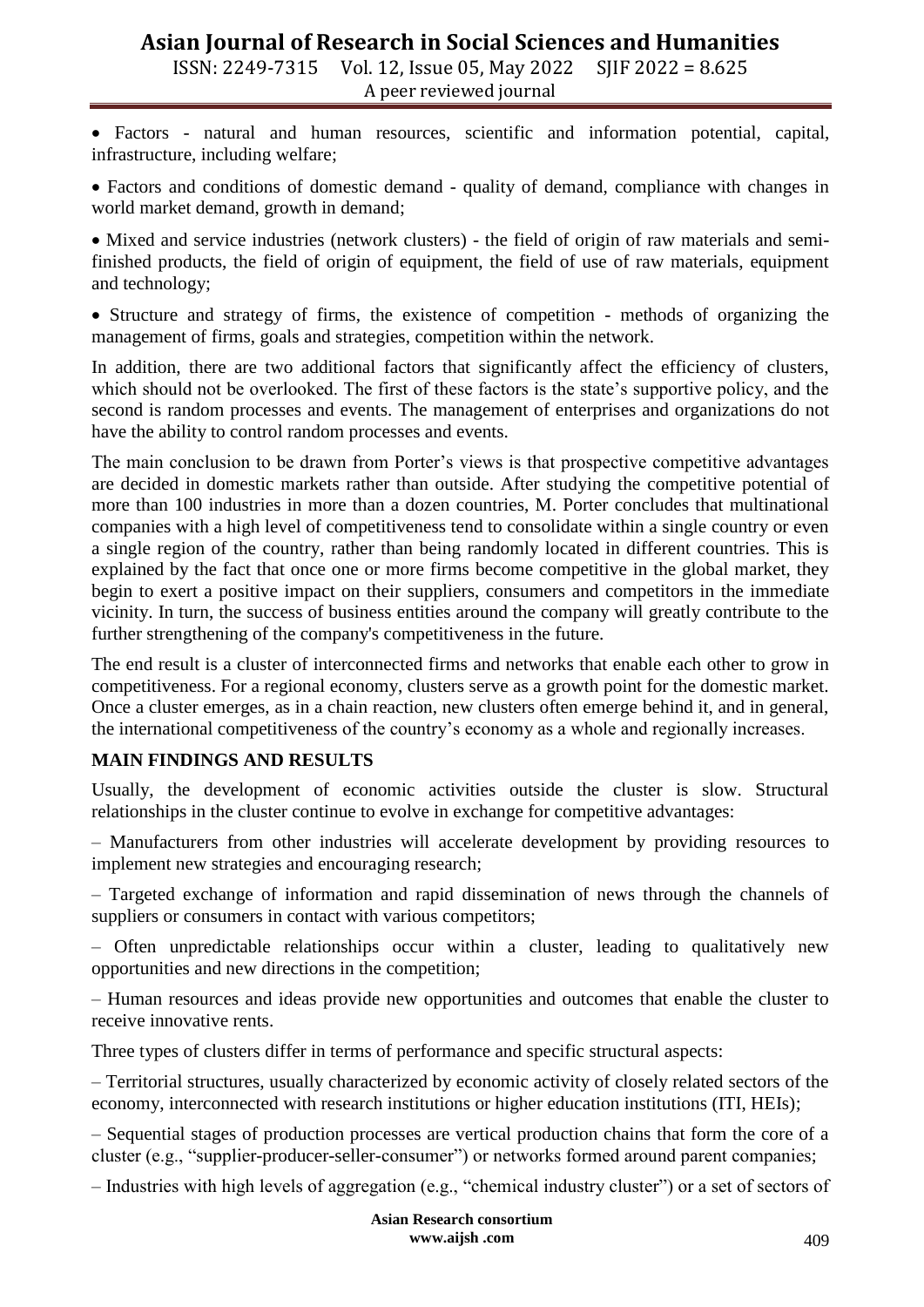ISSN: 2249-7315 Vol. 12, Issue 05, May 2022 SJIF 2022 = 8.625 A peer reviewed journal

the economy with higher levels of aggregation (e.g., "agro-industrial cluster").

Beginning in the 1990s, clusters around the world began to play a key role in shaping regional development strategies for local competitive advantage of regional production systems as a geographical concentration of enterprises that allow them to operate in one place, earn high profits through cooperation and competition. This, in turn, requires a revision of the principles of industrial policy.

Beginning in the 1990s, clusters around the world began to play a key role in shaping regional development strategies for local competitive advantages of regional production systems as a geographical concentration of enterprises that allow them to operate in one place, earn high profits through cooperation and competition. This, in turn, requires a revision of the principles of industrial policy.

In essence, clusters are seen as the object of a new type of economic and industrial policy, called cluster policy, whose main goal is to increase the competitiveness of countries and regions and strengthen the economic and financial stability of regions. Not to mention the importance of legal, political, social institutions and effective macroeconomic policy, it should be noted that the gross regional product is created directly at the micro level, and the role of micro-level businesses in improving the welfare of the region's population is very high. The effectiveness of cluster policy depends on the ability of enterprises to produce goods and services in high demand, as well as the effective use of efficient methods of organizing production, distribution and consumption.

Thus, cluster policy emerges as an important tool for development at the national or regional level, the efficiency of the business sector is directly related to the local business environment: companies with high productivity have qualified staff, are constantly aware of the processes around them, use, own improved infrastructure facilities and services, work with reliable suppliers and, arguably, work under high competitive pressure.

The cluster is usually distinguished by several key descriptive aspects. These include: the interconnectedness of the participants and their geographical location, the competition between the participants, the oversupply of small and medium-sized businesses. Researcher Obidov R. In the article "Features of the calculation of costs for storage, processing and sale of agricultural products in a cluster system" [7] cites the following factors of effective operation of clusters:

- **-** Integration;
- **-** Initiative;
- **-** Interest;
- **-** Innovations;
- **-** Information.

Modern economic development and today's practice show that economic systems with a high level of internal competition can provide the highest level of efficiency.

Therefore, competition is a key element of the concept of clusters, which is what distinguishes the cluster from other forms of cooperation.

The interdependence of clusters and competition is manifested in several directions. Intra-cluster competition leads to further expansion of cluster activities and increased efficiency, encourages participants to constantly improve their activities, increase its efficiency and innovative research, geographical proximity of cluster members in turn leads to increased competition.

While the methods of state intervention in economic development have traditionally been based on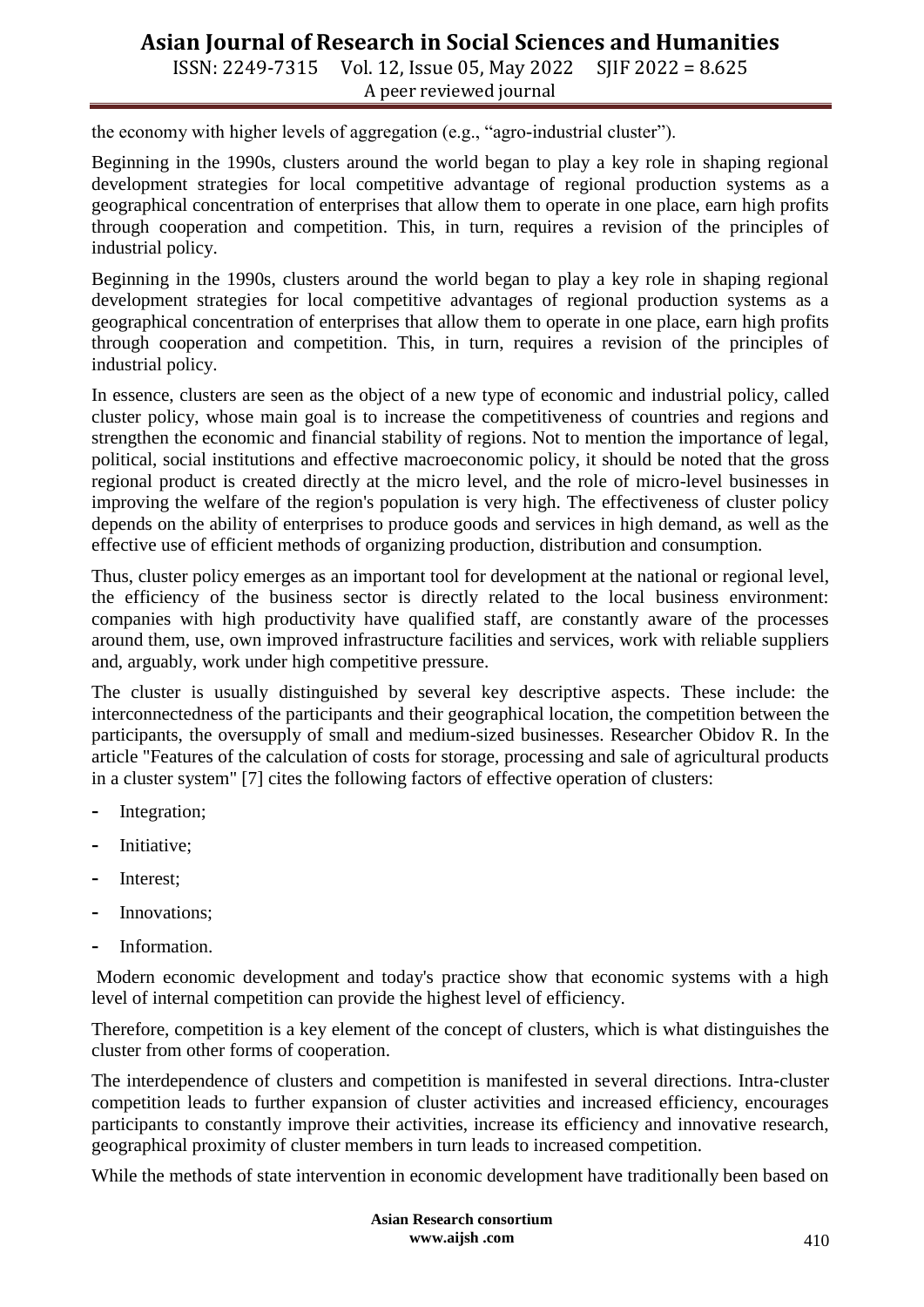ISSN: 2249-7315 Vol. 12, Issue 05, May 2022 SJIF 2022 = 8.625 A peer reviewed journal

the imperfection of the market (lack of social and environmental goals, the risk of constant crises), today there is a need to reconsider the scale of state intervention in the economy. One of the promising directions is the reduction of state intervention in the economy, the cluster approach to the establishment of public-private partnerships in the system of economic relations.

In essence, cluster policy includes methods and tools to support industrial, regional, small business, attract domestic and foreign investment, and implement innovative, scientific and technological policies.

Cluster policy involves the implementation of a set of measures of a regulatory nature, aimed at establishing interactions between different participants in the cluster, overcoming barriers to the exchange of knowledge and experience. Local governments play an important role in the implementation of the clustering process. Public policy now plays an extremely important role in supporting emerging clusters or improving the performance of clusters that have been around for a long time.

In practice, there are five types of cluster policies:

1. Mediation policy aimed at further strengthening cooperative relations within the cluster and creating the necessary conditions for constructive dialogue between the participants.

2. The policy of stimulating demand - the formation of government orders, the development of interconnected and supportive sectors of the economy, increasing consumer preferences for products and services of regional producers.

3. Education policy, the main purpose of which is to train highly qualified and competent personnel in the region.

4. Policy to promote foreign relations aimed at the protection of intellectual property rights, the implementation of infrastructure and investment projects, the elimination of trade barriers.

5. Cluster policy aimed at creating favorable structural conditions in macroeconomic, institutional and similar areas.

Typically, complementary strategies are used in the formation and development of clusters:

- Strategies aimed at the effective use of new knowledge;

- Strategies aimed at creating new forms and systems of cooperation.

Over time, the activities of clusters will become one of the main factors in attracting external resources and large capital investments, as well as being the focus of public administration.

Systematic organization of the activities of competitors, consumers and suppliers will further increase the efficiency of production specialization and cooperation. In this situation, many small businesses will be able to start their own business and earn a profit through the establishment of clusters. The cluster form of organization of economic activity leads to the emergence of a specific form of innovation - gross innovative product, as the random accumulation of various scientific and technological innovations and developments in a cluster environment gives way to a systematic mechanism for disseminating new knowledge and technologies.

The establishment of strong links between the participants of the cluster will lead to the transformation of inventions, new developments and technologies into innovations, and innovations - into competitive advantages.

The main goal of the cluster is to find new opportunities to increase the production of high valueadded products in the industry.

Today, experts highlight seven key descriptive aspects of clusters based on the choice of this or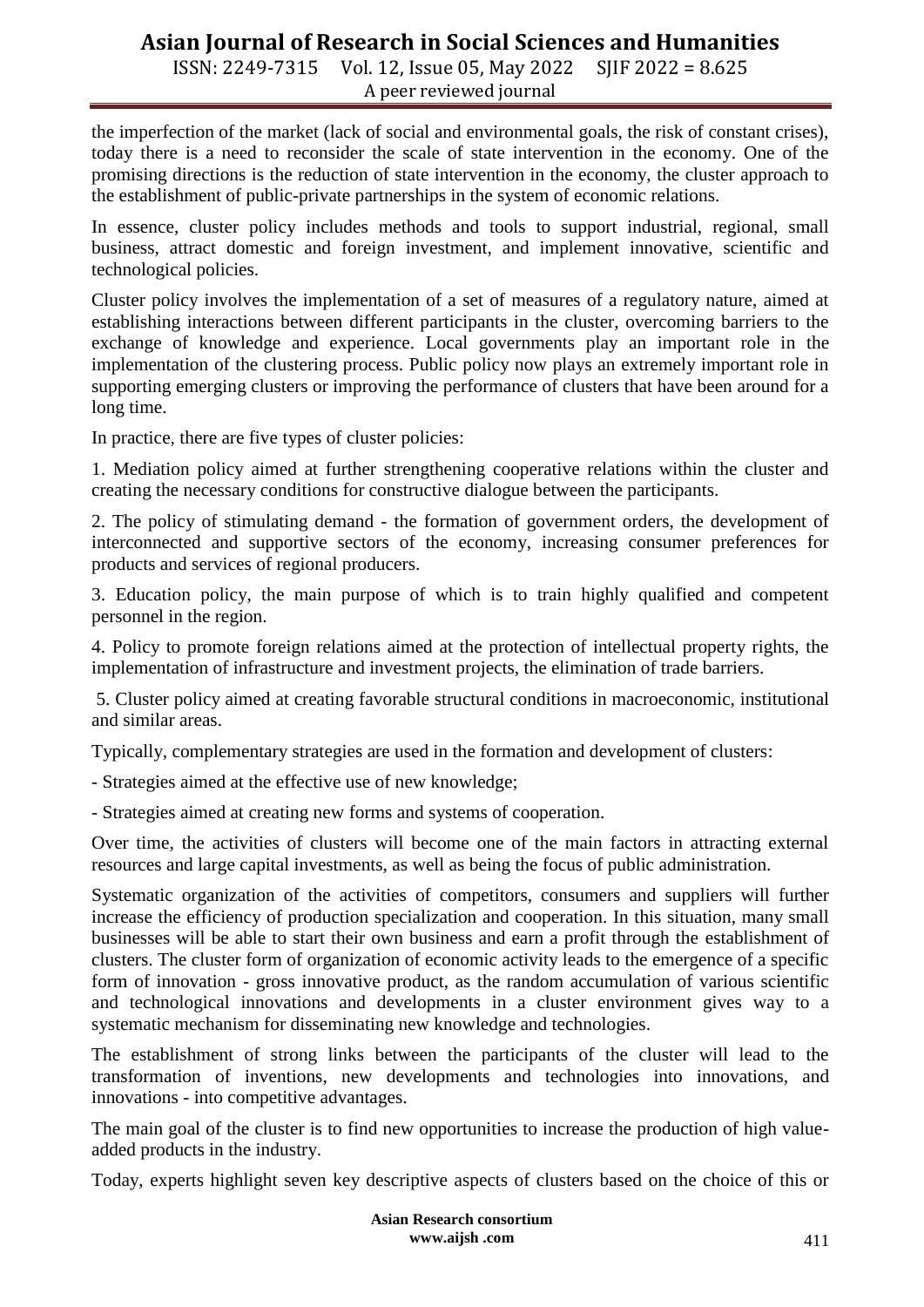ISSN: 2249-7315 Vol. 12, Issue 05, May 2022 SJIF 2022 = 8.625 A peer reviewed journal

that cluster strategy:

- Geographical: the organization of clusters according to the territorial designation, representing the structures from local clusters to global clusters;

- Horizontal: several networks or sectors can be part of a larger cluster (for example, a system of mega-clusters in the Dutch economy);

- Vertical: there are mixed stages of production in the cluster, it is important to know which of the participants in the cluster is the initiator of innovation and which is the final executor of innovation;

- Lateral: different sectors merge into clusters, which allows to save due to the scale effect, which in turn leads to the emergence of new combinations;

- Technological: generality of networks using the same technologies (for example, biotechnological clusters);

– Focus: a single center - a cluster of firms united around an enterprise, ITI or educational institution;

- Quality: in this case, it is not the level of cooperation between firms, but the level of cooperation.

| Descriptive aspects   | <b>Industrial clusters</b>            | <b>Tourist cluster</b>               |
|-----------------------|---------------------------------------|--------------------------------------|
| Organizational<br>and | -economic;                            | -social;                             |
| development goals     | -political;                           | -cultural;                           |
|                       | -demographic;                         | -economic;                           |
|                       | -social                               | -educational;                        |
|                       |                                       | -moral                               |
| End users             | Any solvent economic entities         | Individuals who make tourist trips   |
|                       | households,<br>(government,           | outside the place of residence for   |
|                       | enterprises)                          | various purposes                     |
| The task of the state | is<br>both a cluster<br>-the<br>state | State policy in the field of tourism |
|                       | participant and a consumer of its     | and hospitality on the basis of      |
|                       | products;                             | regulations<br>governing<br>the      |
|                       | - regulates the activities of state   | operation of clusters                |
|                       | clusters on the basis of normative    |                                      |
|                       | legal acts, current legislation and   |                                      |
|                       | norms of international law            |                                      |
| Placement principles  | Geographical proximity is a key       | The<br>specific<br>tourist<br>and    |
|                       | condition. Due to this, the issues    | recreational potential<br>the<br>of  |
|                       | of production and commercial          | region is taken into account         |
|                       | nature of the organization of         |                                      |
|                       | business processes are resolved       |                                      |
| Cluster product       | Finished<br>and<br>semi-finished      | Separate tourist services that have  |
|                       | products<br>of<br>consumer<br>and     | the potential to turn into a single  |
|                       | industrial importance                 | regional tourism product:            |
|                       |                                       | -location;                           |
|                       |                                       | -food;                               |
|                       |                                       | -excursion services;                 |
|                       |                                       | -organization of leisure;            |
|                       |                                       | -transport                           |

#### **TABLE 2 COMPARATIVE DESCRIPTIONS OF INDUSTRIAL AND TOURIST CLUSTERS (DEVELOPED BY THE AUTHORS)**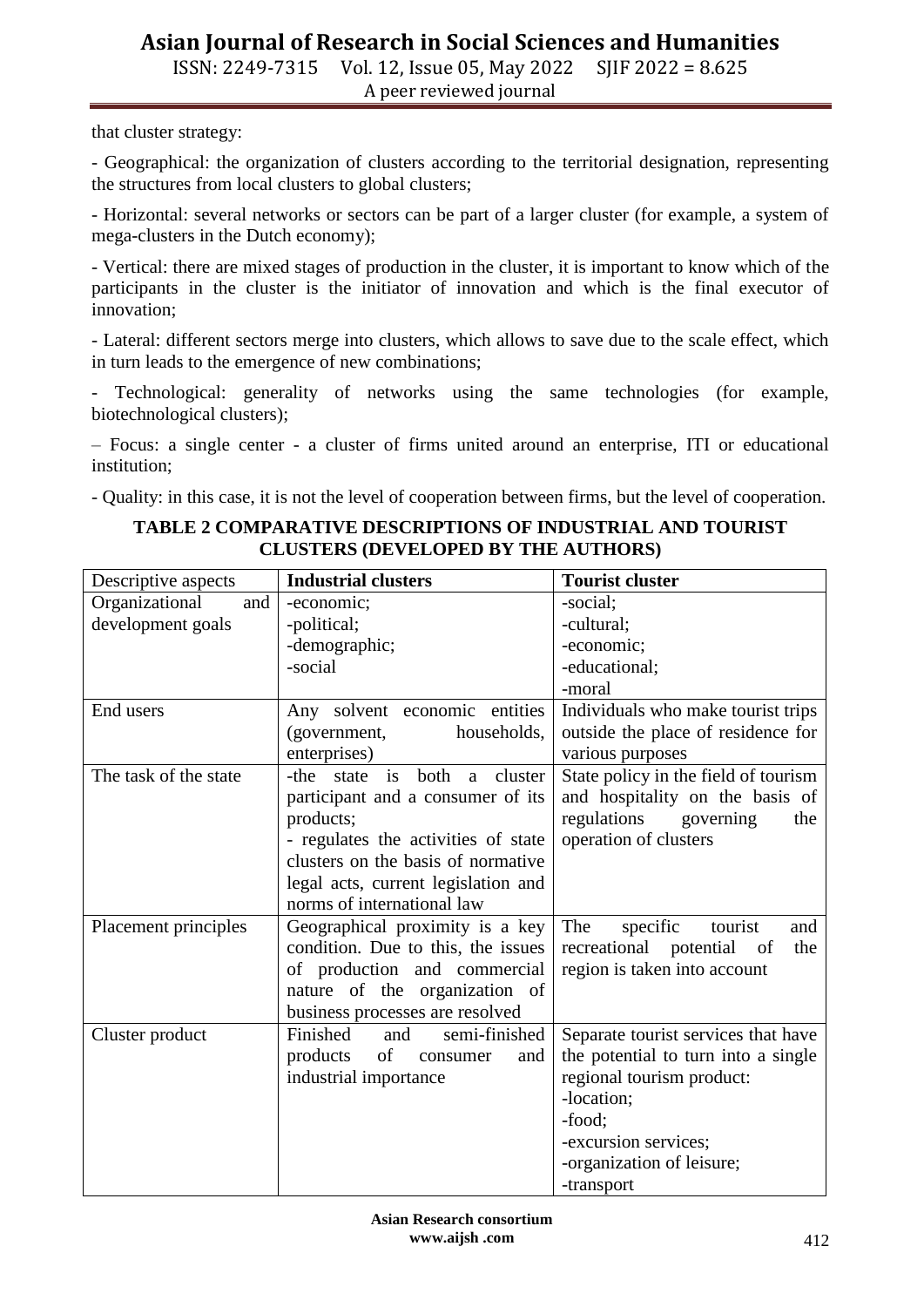ISSN: 2249-7315 Vol. 12, Issue 05, May 2022 SJIF 2022 = 8.625 A peer reviewed journal

| Level of innovation      | High.<br>Particular emphasis is     | Average. Innovations<br>will<br>be    |
|--------------------------|-------------------------------------|---------------------------------------|
|                          | placed on innovations aimed at      | more focused on products that         |
|                          | increasing the competitiveness of   | fully meet the needs of the           |
|                          | products                            | consumer                              |
| with<br>Collaborate      | High. Active cooperation has been   | with<br>Low.<br>Cooperation           |
| research centers         | established<br>with technoparks,    | universities<br>and<br>research       |
|                          | technopolises, business incubators  | institutions<br>insufficiently<br>is  |
|                          |                                     | established                           |
| Level of development     | Low. Emphasis will be placed on     | High. Priority will be given to the   |
| of social infrastructure | infrastructure development only to  | development of<br>important           |
|                          | increase the cluster's production   | infrastructural elements of the       |
|                          | capacity                            | region: transport, catering           |
| Level of cooperation     | Network structure, vertical and     | It is directly related to the tourism |
|                          | horizontal connections of different | market<br>entities<br>their<br>and    |
|                          | enterprises and organizations       | functional directions                 |
| Level of specialization  | Interaction of basic network,       | High level of specialization. This    |
|                          | manufacturing<br>service<br>and     | in<br>complicates<br>the<br>turn      |
|                          | infrastructure enterprises          | implementation of a single cluster    |
|                          |                                     | policy                                |

**Source**: created by author

Clusters do not always encourage the development of innovations, and in some cases, when innovation processes are curbed, protective behavior prevails.

"Cluster Initiatives" - projects and programs of active actors (entrepreneurs and specialists) that play an important role in the development and formation of clusters, actively stimulate the development of cluster strategy processes. The emergence of such initiatives, in turn, has led to the consistent introduction of concepts such as "cluster consulting" and "cluster management" in practice today.

The above aspects are in most cases related to the operation of industrial clusters. In this regard, we believe that there is some difference between the nature and essence of industrial clusters and tourist clusters (Table 2).

Russian economists T.P.Levchenko and M.K. Kulyan interprets the tourism cluster as "a form of organization of tourism on the basis of a set of interconnected tourism services and adjacent network enterprises through horizontal links" [8].

A number of researchers pay special attention to the specifics of the tourist and recreational potential of the region in the organization of tourist clusters, in their opinion, the tourist attractiveness of the region plays an important role in the organization and development of the tourist cluster.

In the system of world economic relations, FEZs are mainly a factor of rapid economic growth due to the acceleration of international trade, investment attraction, technology exchange, information exchange and deepening of integrated economic processes.

Two conceptual (territorial and functional) approaches are used in the formation of FEDs. In the first approach, all resident enterprises benefit from the benefits of economic activity, while in the second approach, resident enterprises can enjoy preferential treatment for certain types of business, regardless of the region in which they are located.

In addition to the fact that a lot of research has been conducted in our country on the practice of clustering, it has been legally strengthened. According to the Law of the Republic of Uzbekistan "On Special Economic Zones", a cluster is a set of special economic zones of one or more types.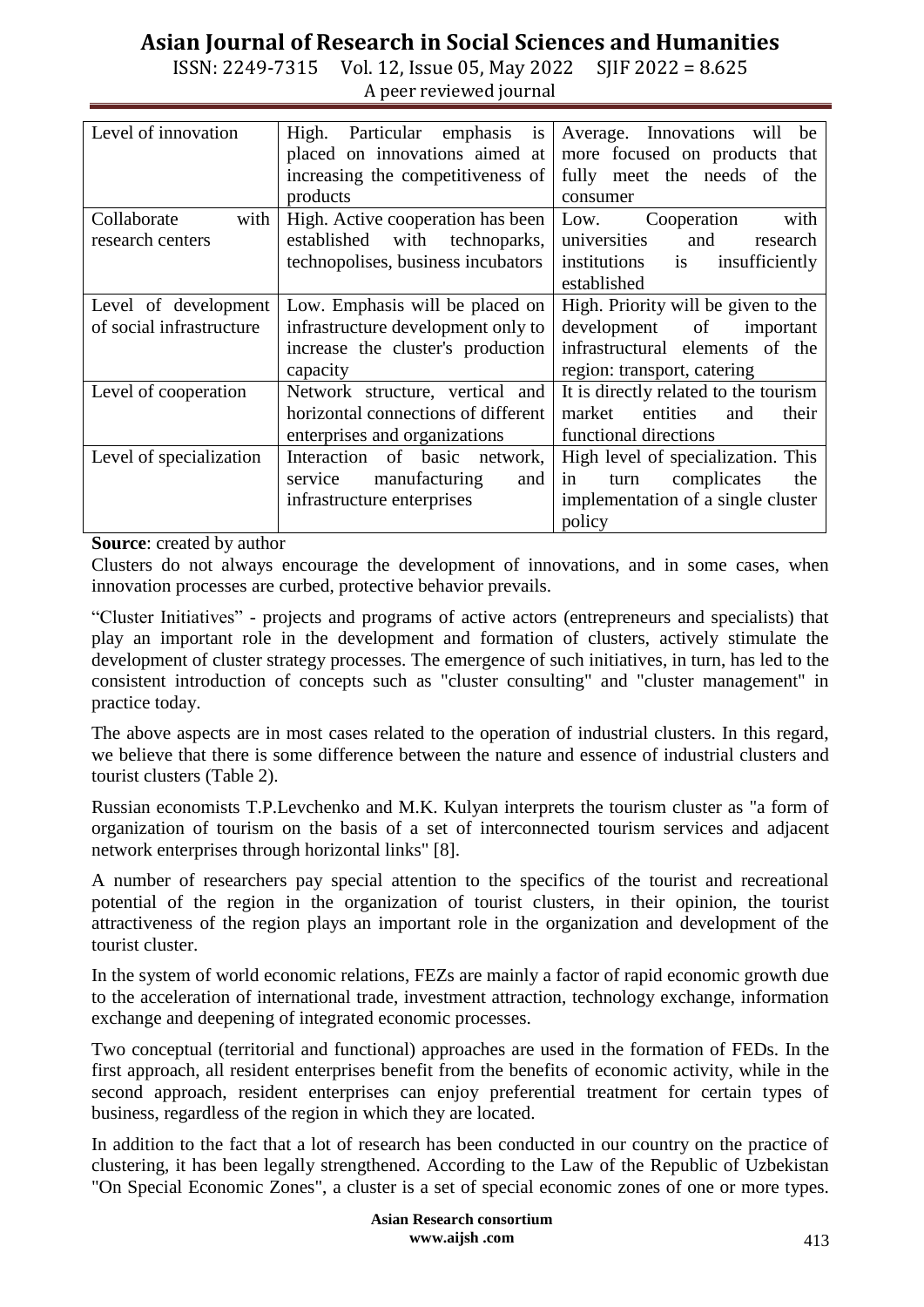ISSN: 2249-7315 Vol. 12, Issue 05, May 2022 SJIF 2022 = 8.625 A peer reviewed journal

According to the document, special economic zones will be established for the following purposes:

- Development of processing industries of the economy;
- To stimulate the development of high-tech sectors of the economy;
- Tourism development;
- Development of port and transport infrastructure;
- Creation of technologies and commercialization of their results;
- Production of new types of products [9].

#### **CONCLUSIONS AND RECOMMENDATIONS**

Analysis of approaches to the interpretation of the concept of tourist cluster, the views and opinions of economists in this regard, shows that there are a number of shortcomings in defining the concept of tourist cluster:

- 1. Although the main focus on defining the content and essence of tourism clusters is focused on the economic aspects of the organization of tourist clusters, almost no attention is paid to the social, cultural, moral and educational significance of tourism for society;
- 2. Insufficient attention is paid to the role and importance of the state in the market of tourist clusters and tourism services in general. Most researchers recognize the role of the state only in the development of the market of tourist services. But today, the global economic crisis caused by the coronavirus pandemic has proved that the tourism industry cannot function effectively without the full support of the state;
- 3. Given the current opportunities of scientific and technological development, the introduction of innovative technologies in the market of tourist services and the development of cluster structures have not been sufficiently studied;
- 4. When it comes to the nature of tourist clusters, most researchers are mostly limited to a specific area. In addition, the study of the nature of the tourist cluster is based on a narrow approach, which focuses only on tourism activities.

Taking into account the above-mentioned views and comments on tourism clusters, we consider it appropriate to define the concept of a tourist cluster as follows: is a complex of multifunctional characteristics of the market of tourist services and enterprises of related industries, as well as social institutions and institutions, the interaction of which is determined and regulated by the state on the basis of moral and spiritual values.

Based on the above author's approach to the tourist cluster, we propose to distinguish between general and specific functions specific to cluster structures.

Among the general functions of the tourist cluster we can include the following:

- $\triangleright$  Socio-economic. The development of cooperative relations between the subjects of the tourism cluster structure and the effect of the tourist multiplier will create opportunities for the sustainable development of the regional tourism services market and the rapid growth of regional gross domestic product. At the same time, the situation in the regional labor market will change for the better.
- $\triangleright$  Regional development. overcoming social and economic disparities within the country, ensuring the comprehensive development of territorial structures.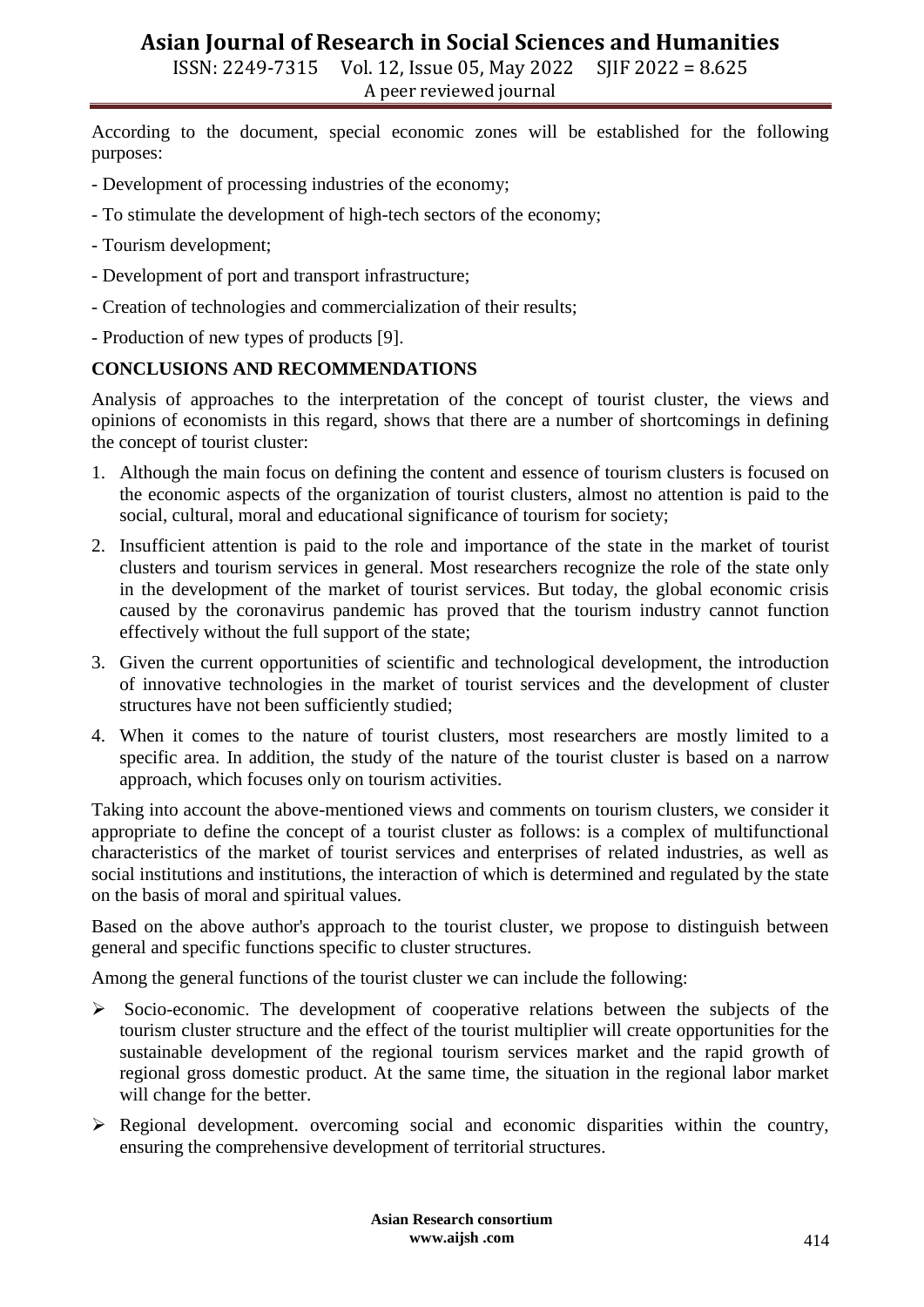ISSN: 2249-7315 Vol. 12, Issue 05, May 2022 SJIF 2022 = 8.625 A peer reviewed journal

- $\triangleright$  Innovative. In the process of designing and providing tourism and related services, great attention is paid to the use of innovative products and technologies.
- $\triangleright$  Supervision. A high level of control is achieved by controlling the resource base of cluster structures, including tourist attractiveness, financial flows, human capital, etc., and creating an optimal system of accounting..
- $\triangleright$  It would be appropriate to include the following among the special functions of the tourist cluster:
- Rehabilitation recreation. Development of sanatorium-resort complexes and medical tourism programs, creation of favorable conditions for disease prevention and public health;
- $\triangleright$  Cultural and educational. Ensuring that people enjoy cultural and historical monuments using modern forms and means of designing and organizing recreation and leisure activities.
- $\triangleright$  Moral and educational. Tourism plays an important role in preserving the national cultural heritage and language, educating children and youth in the spirit of patriotism, improving the spiritual level of the population, strengthening the moral foundations of society.
- $\triangleright$  Scientific and educational. This, in turn, involves the implementation of practical and fundamental research, cooperation with scientific and educational institutions, training of highly qualified specialists in the field of tourism.

### **REFERENCES:**

- **1.** Руднева, П.С. Опыт создания структурных кластеров в развитых странах / П.С. Руднева // Экономика региона. – 2007. - №18.- С. 30-35.
- **2.** Цихан, Т.В. Кластерная теория экономического развития / Т.В. Цихан // Теория и практика управления. – 2003. – № 5.- С. 74-81.
- **3.** Ларионова, Н.А. Развитие региона в условиях инновационных процессов/ Н.А. Ларионова // Kant. - 2012. - № 1. - С. 59.
- **4.** Карпова, Е.Г. Сущность и структура экономического кластера / Г.А. Карпо-ва // Научнотехнические ведомости Санкт-Петербургского государственного политехнического университета. – 2011. - №119. – Т.2. – С. 62-67.
- **5.** Милославский, И.С. Применение кластерного подхода как перспективное направление развития туризма в России / И.С. Милославский // Известия Санкт-Петербургского университета экономики и финансов.- 2012.- № 1.- С. 122-124.
- **6.** Портер М. Международная конкуренция: Конкурентнқе преимущества стран. М.: Международные отношения ,1993.
- **7.** Обидов Р. "Кластер тизимда қишлоқ хўжалик маҳсулотларини сақлаш, қайта ишлаш ҳамда сотиш харажатлари ҳисобининг хусусиятлари" "Халқаро молия ва ҳисоб" илмий электрон журнали. №3 июнь 2018 йил.
- **8.** Левченко, Т.П., Кулян, К.К., Кулян, М.К. Кластерный подход к устойчивому развитию туристских дестинаций / Т.П. Левченко, К.К. Кулян, М.К. Кулян // Вестник СГУТиКД. - 2012. - №2 (20).- С. 67-72.
- **9.** Ўзбекистон Республикасининг "Махсус иқтисодий зоналар тўғрисида"ги Қонуни
- **10.** Eshpulatov, Dostonbek, Scientific Theoretical Views Development on the Investment Impact on the Economic Growth Quality (October 1, 2020). Journal of Management Value & Ethics,